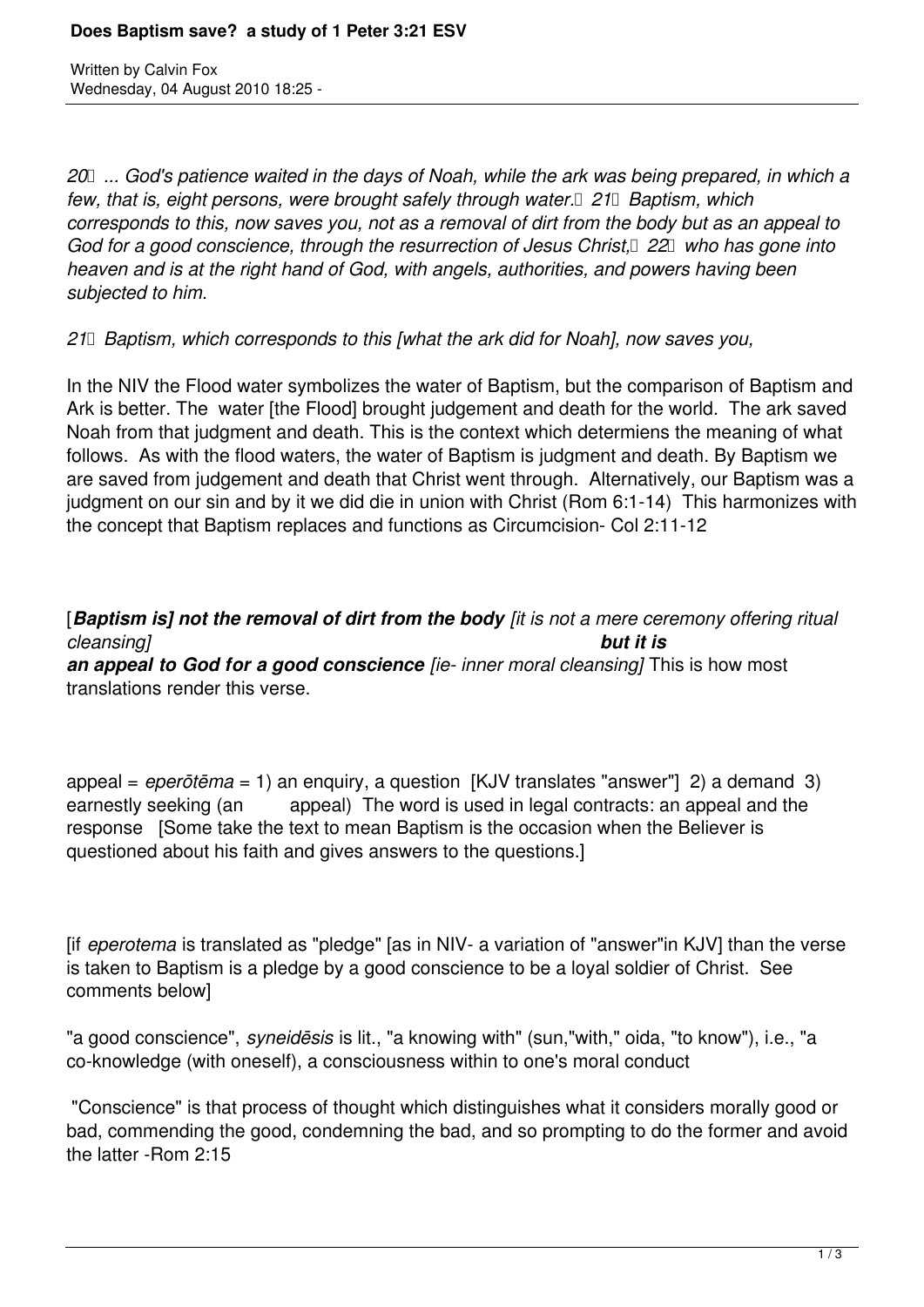## **Does Baptism save? a study of 1 Peter 3:21 ESV**

Written by Calvin Fox Wednesday, 04 August 2010 18:25 -

"Conscience" is the sense of guiltiness before God 1 Peter 3:16, 1 Cor 8:7; Titus 1:15

*Acts 23:1- having a good conscience before God cf I Tim 1:5,19; Heb 13:18*

*Heb 9:14 blood of Christ cleanses the conscience*

*Heb 10:22 Baptism cleanses the quilty conscience NAS having [had] our hearts sprinkled clean from an evil conscience and our bodies washed with pure water- both actions happened simultaneously]* 

Summary: Baptism saves because it is the occasion when a Believer appeals to God for cleansing of his conscience, ie- for moral purity and receives it

## *through the resurrection of Jesus Christ,*

\_\_\_\_\_\_\_\_\_\_\_\_\_\_\_\_\_\_\_\_\_\_\_\_\_\_\_\_\_\_\_\_

How are the resurrection of Jesus and Baptism connected?

*1 Peter 1:3 NAS Blessed be the God and Father of our Lord Jesus Christ, who according to His great mercy has caused us to be born again to a living hope through the resurrection of Jesus Christ from the dead,*

The wider context for 1 Peter 3:21 is a call to holiness. The paragraph is an exhortation to stand firm for righteousness agains evil, to keep a good conscience. (See 3:8-22) Read this in light of what Paul says about Baptism (below). It unites the believer with the resurrection of Christ, with new life in Him. Our new life is because of His resurrection life. We now live in Him

Baptism is the occasion when the Baptized is united with the resurrection of Christ (Rom 6) and emters into His resurrection life in opposition against evil powers.

*Romans 6 CSB 3 are you unaware that all of us who were baptized into Christ Jesus were baptized into His death? 4 Therefore we were buried with Him by baptism into death, in order that, just as Christ was raised from the dead by the glory of the Father, so we too may walk in a* new way of life. **5 5** *For if we have been joined with Him in the likeness of His death, we will certainly also be in the likeness of His resurrection.*  $\Box$  *For we know that our old self* was *crucified with Him in order that sin's dominion over the body may be abolished, so that we may no longer be enslaved to sin*,  $\Box$   $\Box$  *since a person who has died is freed from sin's claims.*  $\Box$  8 & *Now if we died with Christ, we believe that we will also live with Him,* 9 9 *because we know that Christ, having been raised from the dead, no longer dies. Death no longer rules over Him.* 10 **10** *For in that He died, He died to sin once for all; but in that He lives, He lives to God.* 11 *So, you too consider yourselves dead to sin, but alive to God in Christ Jesus. 12 Therefore do not let sin reign in your mortal body, so that you obey its desires.* 

The above supports the argument that Baptism is also a sacramentum, which is Latin for a pledge to be a loyal soldier (of Christ and to stand with Him in battle against unrighteousness).